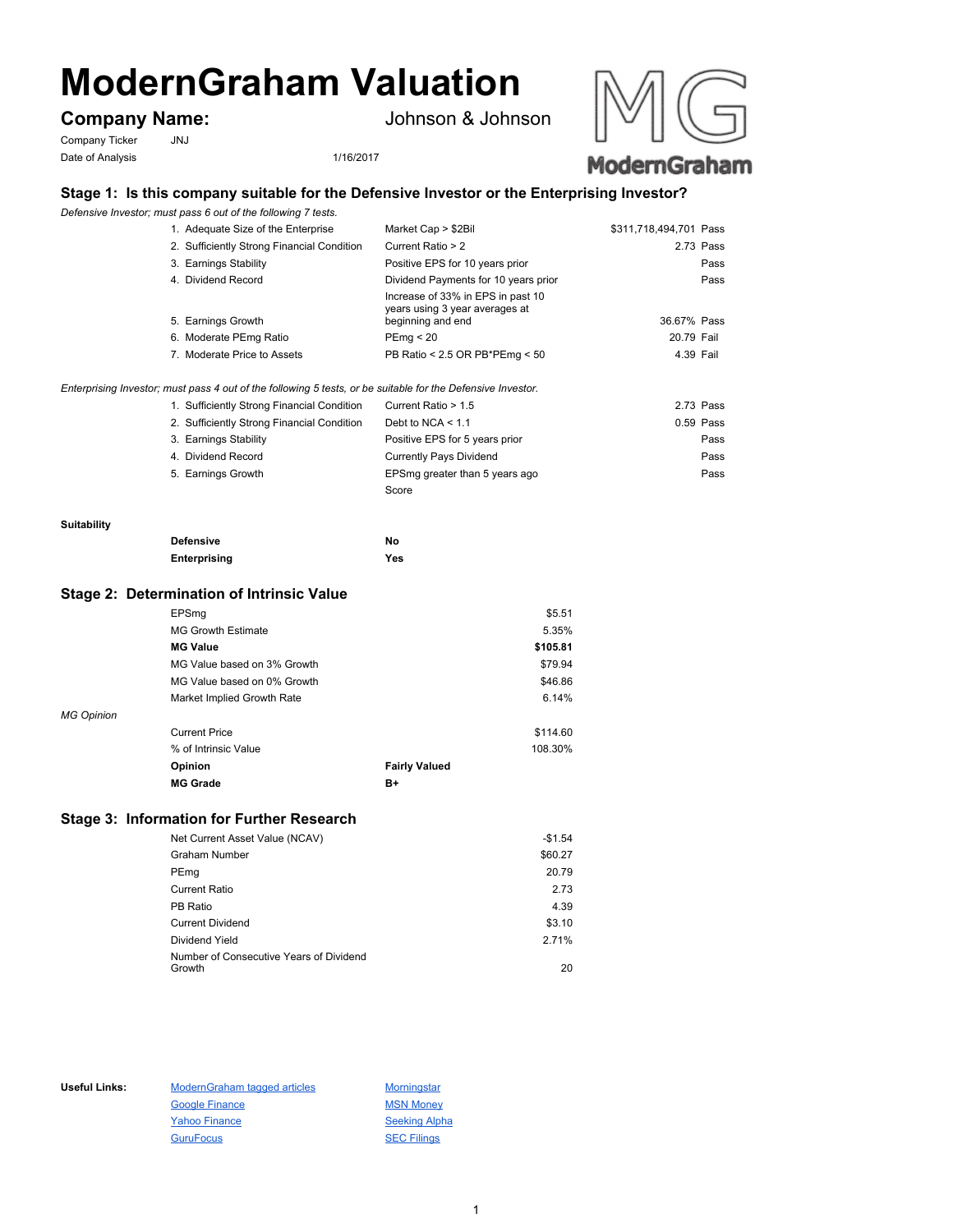| <b>EPS History</b>      |        | <b>EPSmg History</b>                 |                   |
|-------------------------|--------|--------------------------------------|-------------------|
| <b>Next Fiscal Year</b> |        |                                      |                   |
| Estimate                |        | \$6.04 Next Fiscal Year Estimate     | \$5.51            |
| Dec2015                 | \$5.48 | Dec2015                              | \$5.06            |
| Dec2014                 | \$5.70 | Dec2014                              | \$4.74            |
| Dec2013                 | \$4.81 | Dec2013                              | \$4.26            |
| Dec2012                 | \$3.86 | Dec2012                              | \$4.06            |
| Dec2011                 | \$3.49 | Dec2011                              | \$4.17            |
| Dec2010                 | \$4.78 | Dec2010                              | \$4.41            |
| Dec2009                 | \$4.40 | Dec2009                              | \$4.13            |
| Dec2008                 | \$4.57 | Dec2008                              | \$3.87            |
| Dec2007                 | \$3.63 | Dec2007                              | \$3.39            |
| Dec2006                 | \$3.73 | Dec2006                              | \$3.13            |
| Dec2005                 | \$3.35 | Dec2005                              | \$2.72            |
| Dec2004                 | \$2.74 | Dec2004                              | \$2.31            |
| Dec2003                 | \$2.29 | Dec2003                              | \$2.01            |
| Dec2002                 | \$2.16 | Dec2002                              | \$1.79            |
| Dec2001                 | \$1.84 | Dec2001                              | \$1.54            |
| Dec2000                 | \$1.61 | Dec2000                              | \$1.35            |
| Dec1999                 |        | \$1.39 Balance Sheet Information     | 9/1/2016          |
| Dec1998                 |        | \$1.06 Total Current Assets          | \$63,319,000,000  |
| Dec1997                 |        | \$1.21   Total Current Liabilities   | \$23,230,000,000  |
| Dec1996                 |        | \$1.09 Long-Term Debt                | \$23,546,000,000  |
|                         |        | <b>Total Assets</b>                  | \$140,369,000,000 |
|                         |        | Intangible Assets                    | \$50,813,000,000  |
|                         |        | <b>Total Liabilities</b>             | \$67,600,000,000  |
|                         |        | Shares Outstanding (Diluted Average) | 2,785,400,000     |